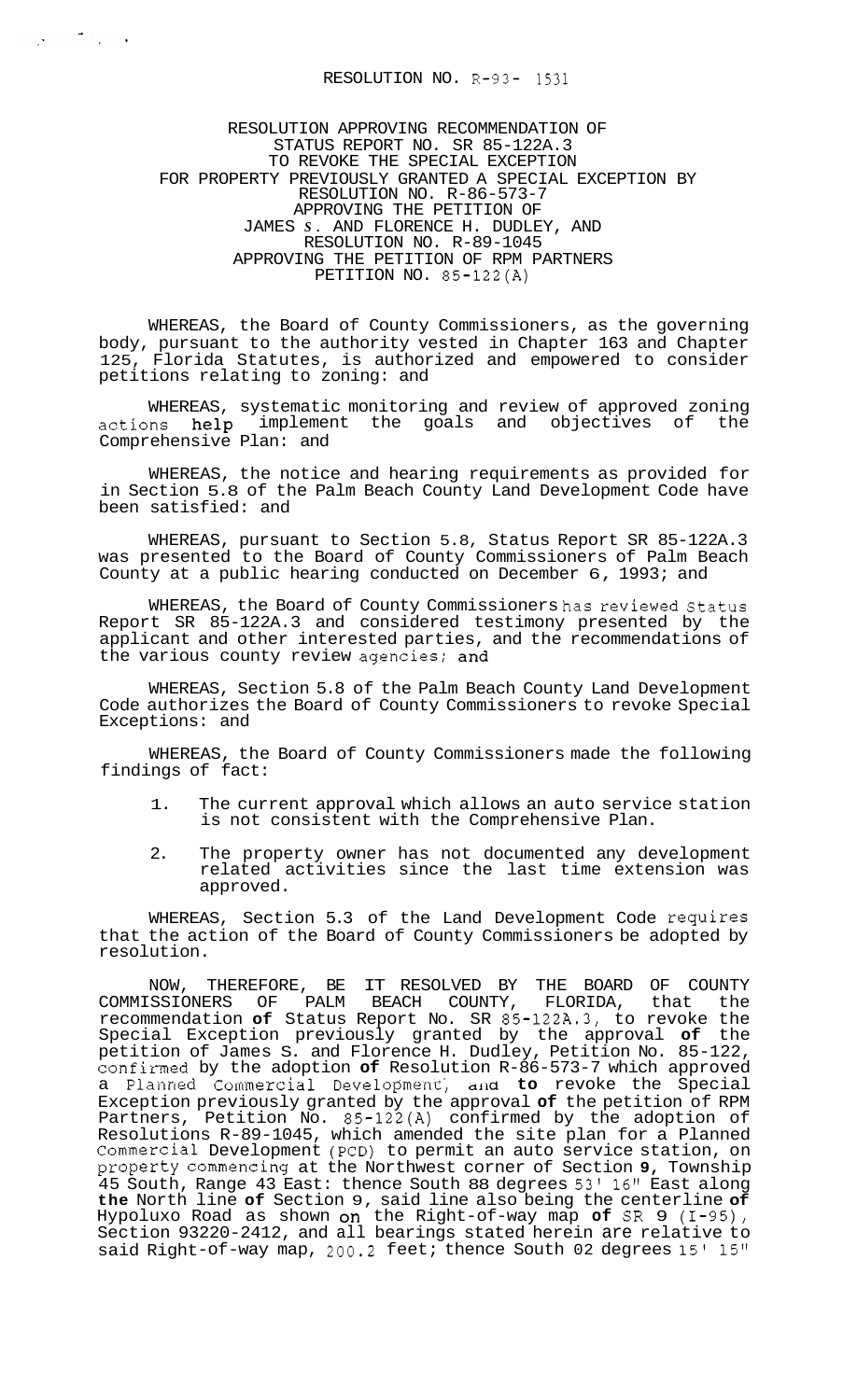West along a line that is **200.16** feet East **of** (as measured at tight angles) and parallel with the West line **of** said Section **9,** said West line also being the centerline of High Ridge Road, **53.01** feet to the Point of Beginning: thence continuing South **02** degrees **15' 15"** West, **137.00** feet; thence South **88** degrees **53' 16"** East, parallel with the North line of said Section **9, 75.00** feet: thence North **02** degrees **15' 15"** East, parallel with the West line of said Section **9, 137.00** feet to the Southerly Right-of-way line **of**  Hypoluxo Road: thence North **88** degrees **53' 16"** West along said Southerly Right-of-way line, **75.00** feet to the Point of Beginning.

Together with the following described parcel:

Commencing at the Northwest corner of Section **9,** Township **45** South, Range **43** East; thence South **88** degrees **53' 16"** East along the North line of Section **9,** said line also being the centerline of Hypoluxo Road as shown on the Right-of-way map of SR **9 (1-95),** Section **93220-2412,** and all bearings stated herein are relative **to** said Right-of-way map, **275.2** feet: thence South **02** degrees **15' 15"** West along a line that is **275.15** feet East of (as measured at right angles) and parallel with the West line **of** said Section **9,** said West line **also** being the centerline of High Ridge Road, **53.01** feet to the Point of Beginning: thence continuing South **02** degrees **15' 15"** West, **137.00** feet; thence South **88** degrees **53' 16"** East, parallel with the North line of said Section **9, 75.00** feet; thence North **02** degrees **15' 15"** East, parallel with the West line of said Section **9, 134.95** feet to the Southerly Right-of-way line **of**  Hypoluxo Road: thence North **81** degrees **51' 25"** West along said Right-of-way line, **16.75** feet to a point on the Southerly Right-of-Way line of Hypoluxo Road, said line being **53.00** feet South of (as measured at right angles) and parallel.with the North line **of** said Section **9:** thence North **88** degrees **53' 16"** West continuing along said Right-of-way line, **58.33** feet to the Point of Beginning.

Portions of above described parcels also being described in deeds recorded in the Official Records Book, No. **836,** Page **610,** and Official Records Book No. **979,** Page **298,** being located on the south side of Hypoluxo Road, approximately **150** feet east of High Ridge Road, in the CG-General Commercial Zoning District, **is** approved.

Commissioner **Foster**  Resolution.

moved for approval of the

The motion was seconded by Commissioner **Aaronson** and, upon being put to a vote, the vote was as follows:

> MARY MCCARTY, CHAIR BURT AARONSON KEN FOSTER MAUDE FORD LEE KAREN T. MARCUS **WARREN** H. NEWELL CAROL ROBERTS

Aye  $-$ Aye  $- -$ Aye  $-$ Aye Absent  $- -$ Absent Aye

 $- -$ 

The Chair thereupon declared the resolution was duly passed and adopted this <sub>6th</sub> day of <u>necember</u> , 1993.

APPROVED **AS** TO FORM AND LEGAL SUFFICIENCY

BY: Peulus aller

PALM BEACH COUNTY, FLORIDA BY ITS BOARD OF COUNTY COMMISSIONERS

 $255.0000$ DOROTHY H. WILKEN, CLERKED, LIM BEAC - C C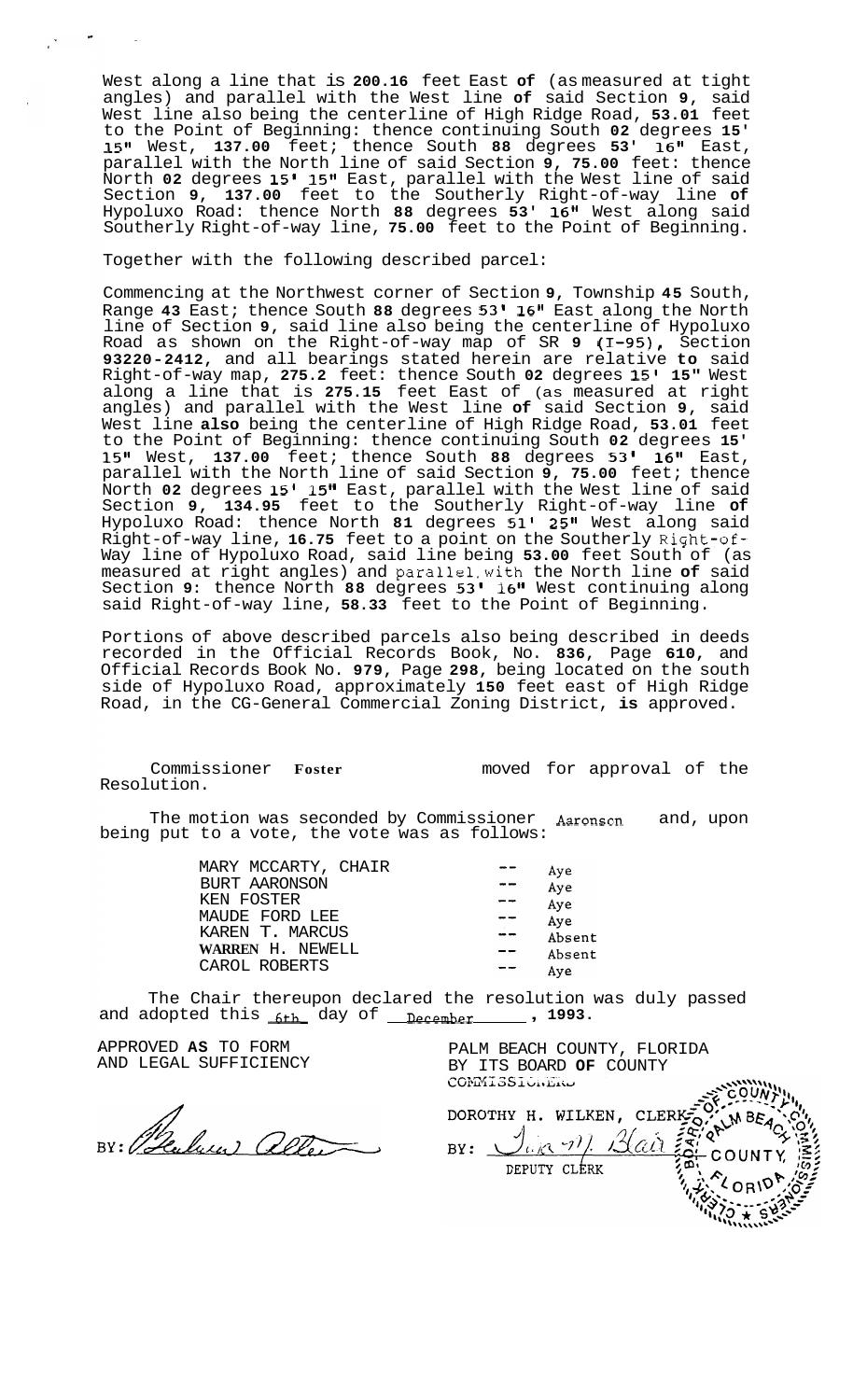## RESOLUTION APPROVING RECOMMENDATION **OF**  STATUS REPORT NO. SR 85-122A.3 TO REZONE PROPERTY PREVIOUSLY REZONED BY RESOLUTION NO. R-86-573-6 APPROVING THE PETITION OF JAMES *S.* AND FLORENCE H. DUDLEY PETITION NO. 85-122

WHEREAS, the Board **of** County Commissioners, as the governing body, pursuant to the authority vested in Chapter 163 and Chapter<br>125. Florida Statutes, is authorized and empowered to consider Florida Statutes, is authorized and empowered to consider petitions relating to zoning; and

WHEREAS, systematic monitoring and review of approved zoning actions help implement the goals and objectives of the Comprehensive Plan; and

WHEREAS, the notice and hearing requirements as provided for in Section 5.8 of the Palm Beach County Land Development Code have been satisfied; and

WHEREAS, pursuant to Section 5.8, Status Report SR 85-122A.3 was presented to the Board of County Commissioners of Palm Beach County at a public hearing conducted on December 6, 1993; and

WHEREAS, the Board **of** County Commissioners has reviewed Status Report SR 85-122A.3 and considered testimony presented by the applicant and other interested parties, and the recommendations of the various county review agencies: and

WHEREAS, Section 5.8 of the Land Development Code authorizes the Board of County Commissioners to rezone property; and

WHEREAS, the Board of County Commissioners made the following findings of fact:

- **1.** The existing CG-General Commercial District is not consistent with the Comprehensive Plan.
- 2. The CC-Community Commercial District is consistent with the Comprehensive Plan.
- 3. The property owner has not documented any development related activities since the last time extension was approved.

WHEREAS, Section 5.3 of the Palm Beach County Land Development Code requires that the action of the Board of County Commissioners be adopted by resolution.

NOW, THEREFORE, BE IT RESOLVED BY THE BOARD OF COUNTY COMMISSIONERS OF PALM BEACH COUNTY, FLORIDA, that the recommendation **of** Status Report No. **SR** 85-122A.3, to rezone the property to the CN-Community Commercial Zoning District, which was previously rezoned to the CG-General Commercial Zoning District by the approval of the petition of James *S.* and Florence H. Dudley, Petition No. 85-122, confirmed by the adoption **of** Resolution R-86- 573-6, on property commencing at the Northwest corner **of** Section 9, Tourship 15 Couth, Range 43 East; thence South 88 degrees 53' 16" East along the North line of Section 9, said line also being the centerline of Hypoluxo Road as shown on the Right-of-way map of SR 9 (I-95), Section 93220-2412, and all bearings stated herein are relative to said Right-of-way map, 200.2 feet: thence South **02**  degrees 15' 15" West along a line that is 200.16 feet East of (as measured at tight angles) and parallel with the West line of said Section 9, said West line also being the centerline **of** High Ridge Road, 53.01 feet to the Point of Beginning; thence continuing South 02 degrees 15' 15" West, 137.00 feet; thence South 88 degrees 53' 16'' East, parallel with the North line of said Section *9,* 75.00 feet; thence North 02 degrees 15' 15" East, parallel with the West line **of** said Section 9, 137.00 feet to the Southerly Right-of-way